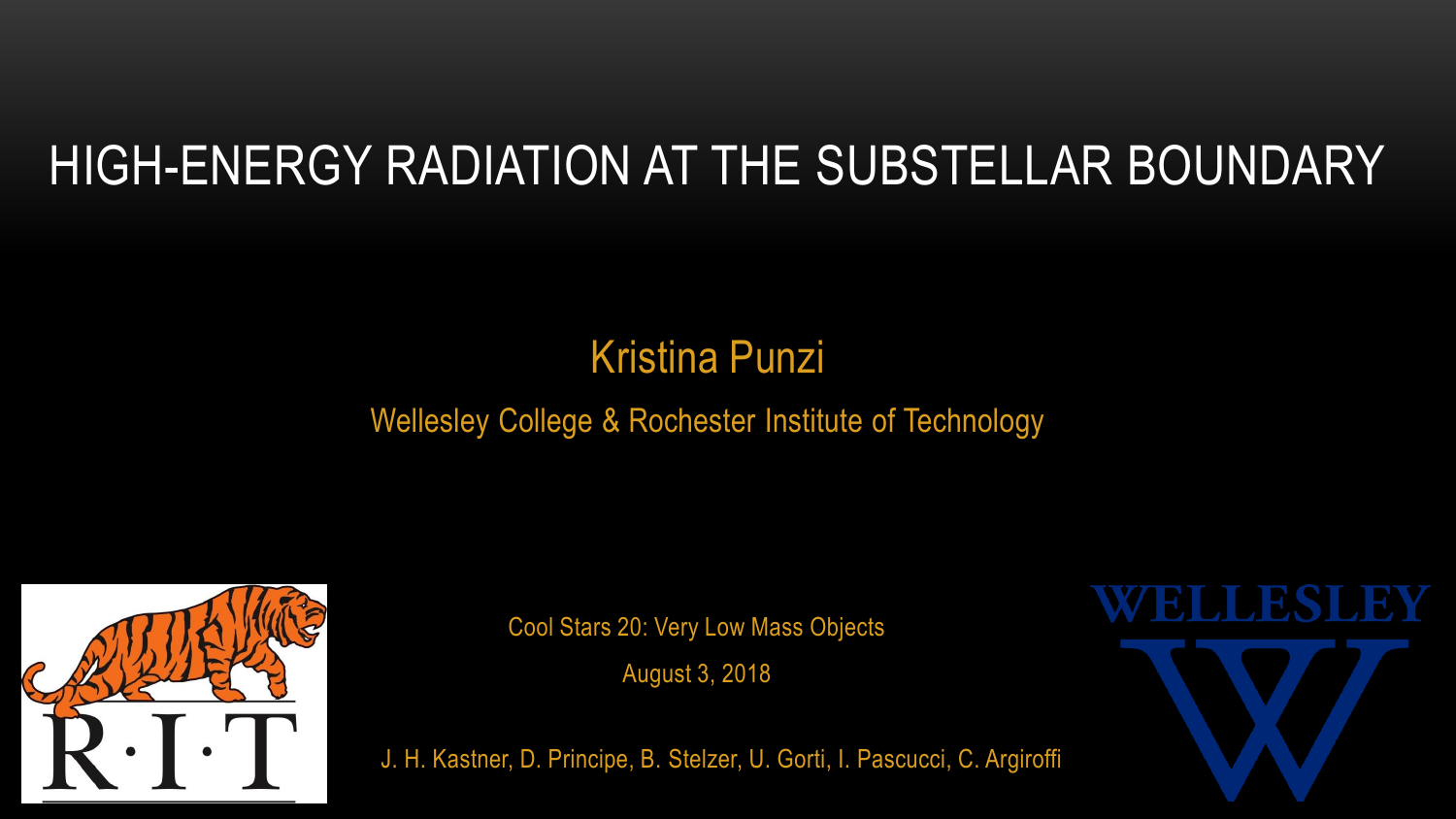#### MOTIVATION

- Characterize X-rays from young, low mass stars to understand the timescale and conditions for exoplanet formation
- Resulting X-ray source spectral & temporal parameters can be incorporated into stellar irradiation models for disk evolution models
- Low mass (M type) stars are the best targets for the discovery of potentially\* habitable exoplanets
	- *\*Caveat: high levels of activity may constitute a potential hazard for habitability*
	- $~\sim$ 75% of stars within 10 pc (Henry et al. 2006)
	- low luminosity
		- close-in habitable zones
		- direct imaging of planets is "easy" (proximity of NYMGs)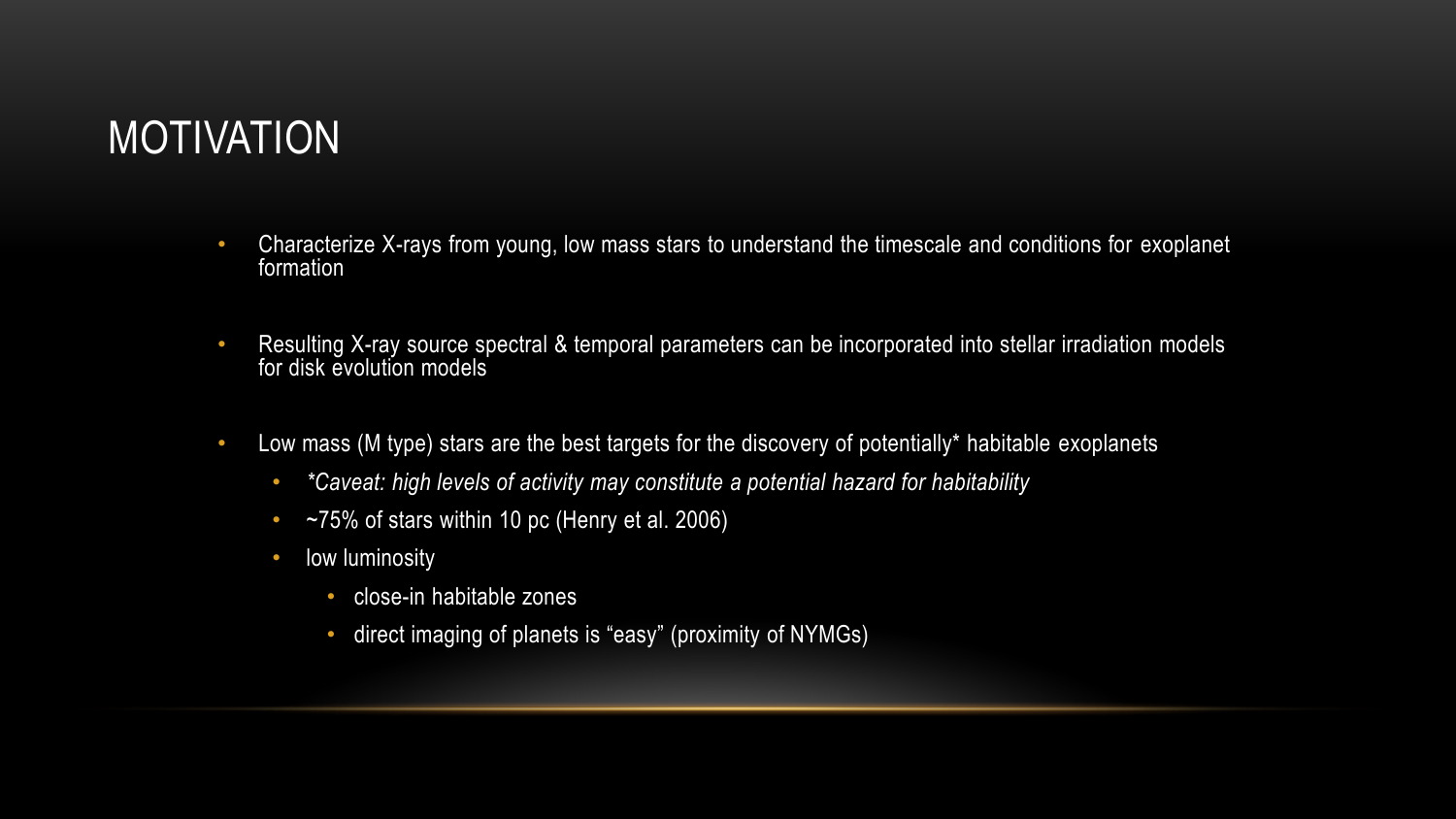## TW HYDRA ASSOCIATION

- D  $\sim$  50 pc, age  $\sim$  8 Myr
- Age is similar to timescale for giant planet formation (via core accretion mechanism)
- Only young cluster close enough to Earth that all its M stars can be well measured by both ALMA for disk masses (Rodriguez et al. 2015) and by Chandra for L<sub>x</sub>/L<sub>bol</sub> (Cycle 18; this work).
- Most members (earlier than M3) lack disks
	- Have already formed planets?
	- Will never form planets?



Credit: NOAJ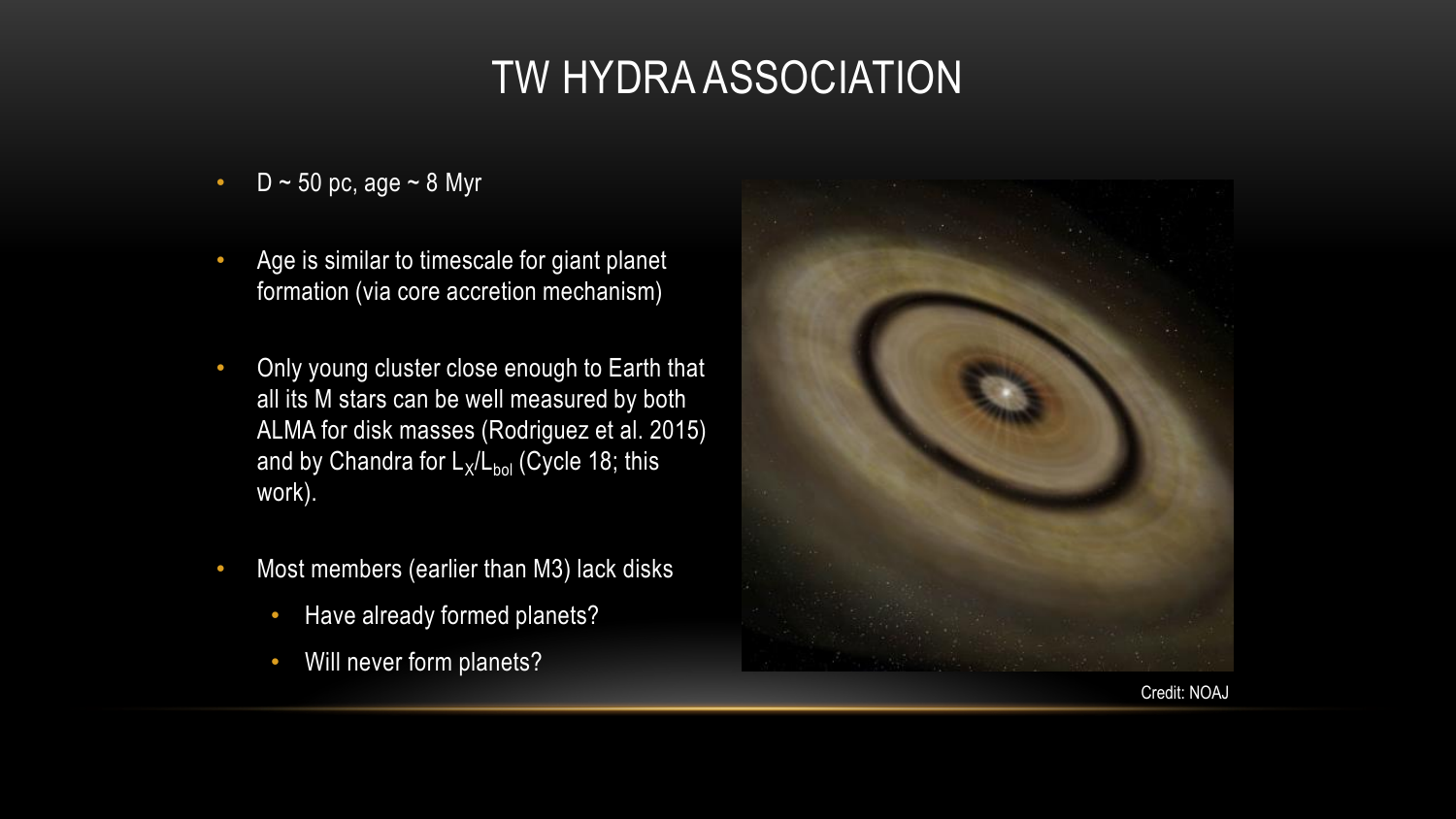#### KASTNER ET AL. 2016: M STARS IN THE TW HYA ASSOCIATION: STELLAR X-RAYS AND DISK DISSIPATION

- L<sub>x</sub> of all M stars in TWA with available ROSAT, Chandra, or XMM data
- Early-M overluminous
- Late-M underluminous
- Does  $L_X$  decline more rapidly for late M?
- Suppression of coronal X-ray emission by accretion?
- Fundamental difference in internal structure? (Star vs. Brown Dwarf)



XEST: XMM-Newton Extended Survey of Taurus (Gudel et al. 2007)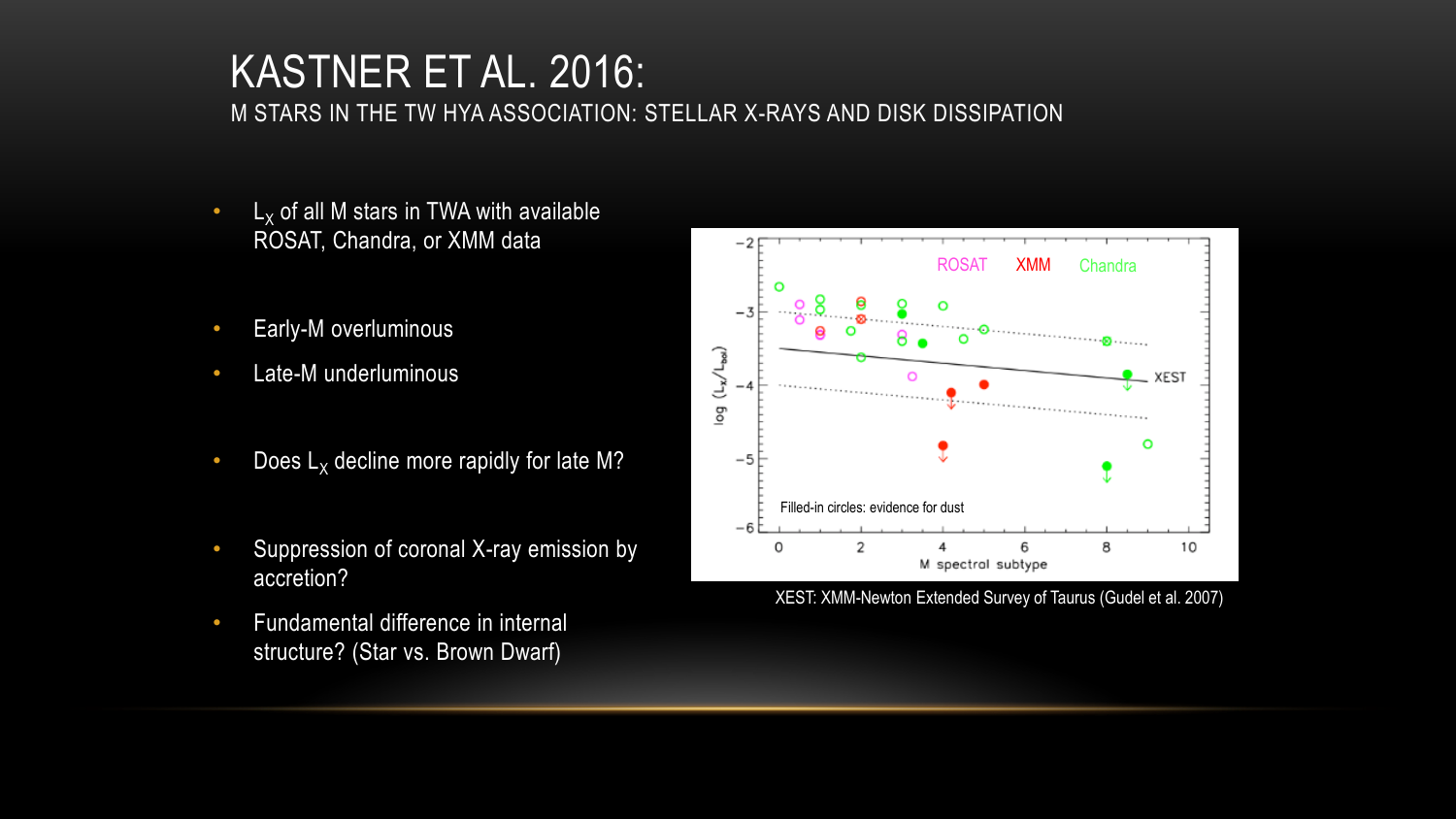#### KASTNER ET AL. 2016

- X-ray + infrared/submm data suggest:
	- *anticorrelation* between pre-MS X-ray luminosity & disk lifetime
- Evidence for residual primordial disk material increases for later subtypes (Rodriguez et al. 2015)
- Disk survival times may be longer for ultra-low-mass stars
	- *disk evolution models generally predict that any dependence on stellar mass should be very weak*

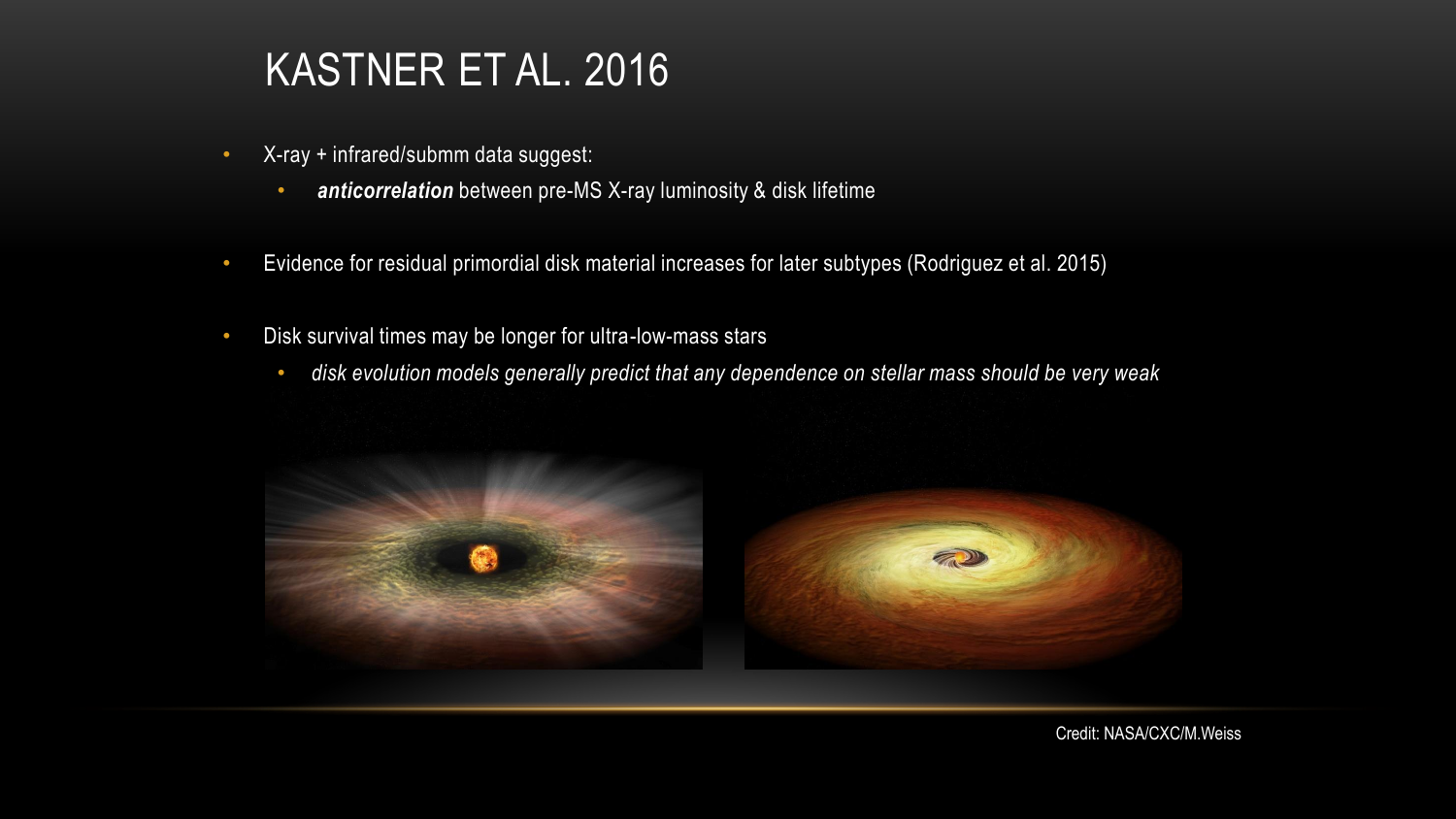## CHANDRA CYCLE 18 LARGE PROGRAM

- Expand TWA sample to the extreme low end of stellar initial mass function
	- 10 mid- to late-M stars
- K+16 study: lacking in spectral types later than M3



| Object         | sp. type          | D    | evidence                      | exp <sup>b</sup> |
|----------------|-------------------|------|-------------------------------|------------------|
|                |                   | (pc) | for disk? <sup><i>a</i></sup> | (ks)             |
| TWA $15AB^c$   | $M3+M3.5$         | 113  | N(W)                          | 20               |
| $J1012 - 3124$ | $M4+M4$           | 57   | Y(W)                          | 20               |
| <b>TWA 33</b>  | M5                | 41   | $Y/Y$ (W/A)                   | 30               |
| TWA 34 $^d$    | M5                | 50   | $Y/Y$ (W/A)                   | 30               |
| <b>TWA 32</b>  | $M6+M6?$          | 66   | $Y/Y$ (W/A)                   | 60               |
| $J1111 - 2655$ | M6                | 44   | $N/N$ ( $W/A$ )               | 30               |
| $J1203 - 3821$ | M <sub>8</sub>    | 56   | $Y?/N$ (W/A)                  | 60               |
| $J1247 - 3816$ | M9                | 64   | $Y/N$ (W/A)                   | 70               |
| <b>TWA 29</b>  | M9.5              | 26   | $Y?/N$ (W/A)                  | 30               |
| $J1207 - 3900$ | L <sub>0</sub> /1 | 60   | $Y?/N$ (W/A)                  | 65               |

a)  $W = WISE$  mid-IR excess (Y) or lack thereof (N),  $A =$ circumstellar dust detection (Y) or nondetection (N) based on ALMA survey data [32]. b) Estimated exposure time required to reach  $\log(L_X/L_{bol}) = -5.0$  (stars M5 and earlier) or  $\log(L_X/L_{bol}) = -4.5$  (stars M6 and later); see Feasibility. c) ROSAT detection, with 6" binary unresolved;  $\log(L_X/L_{bol})$  =  $-3.88$  for composite (A+B) system [20]. d) ALMA also detected circumstellar CO.

*Our observations more than double the number of TWA members in the M4 -- M9/L0 range with sensitive X-ray observations*

*Early-M star and mid- to late-M star regimes are now equally represented!*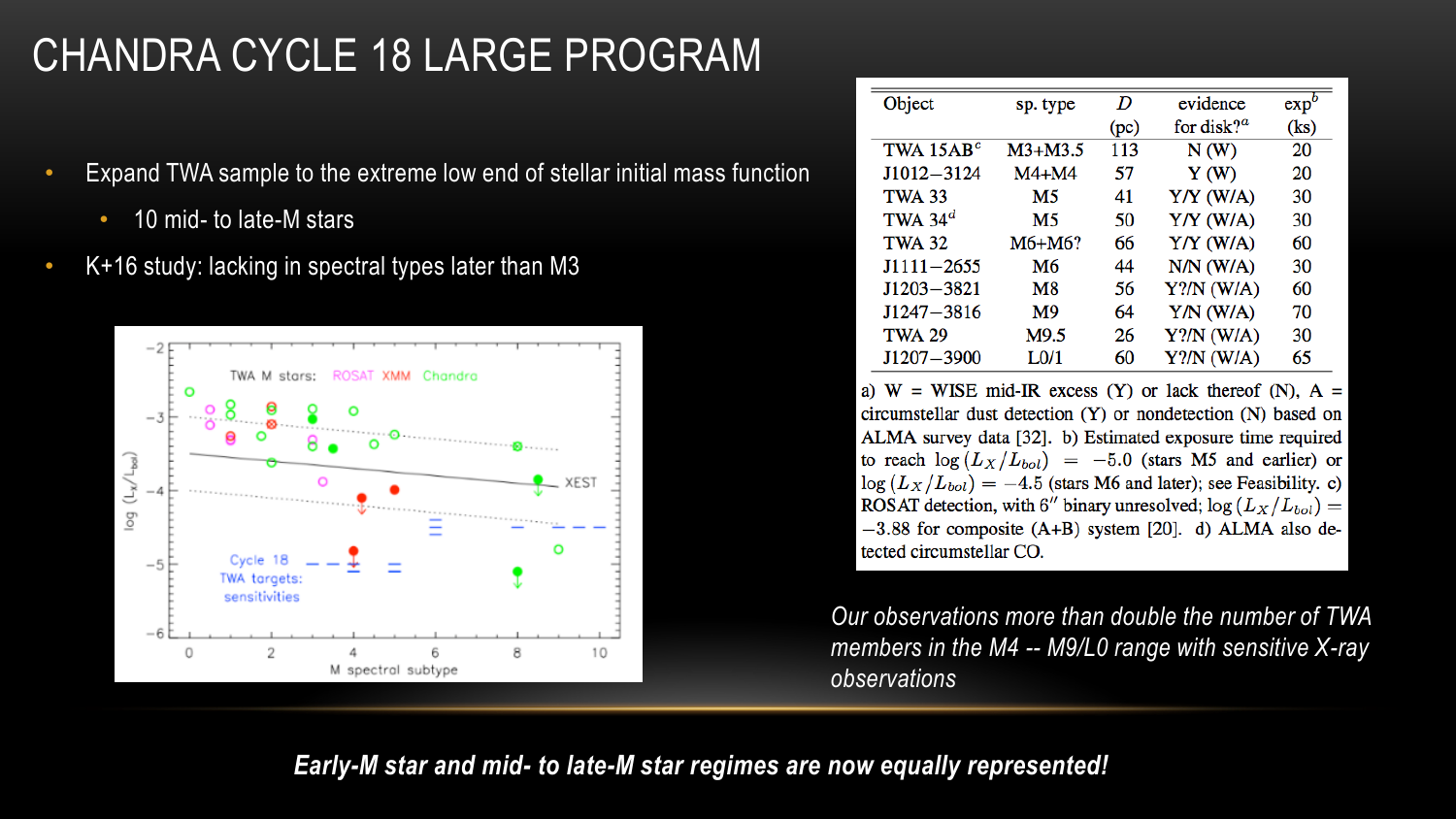#### CYCLE 18 RESULTS



Spec Type > M3 Spec Type < M3

Disk Fraction = 2 / 20 Disk Fraction = 13 / 22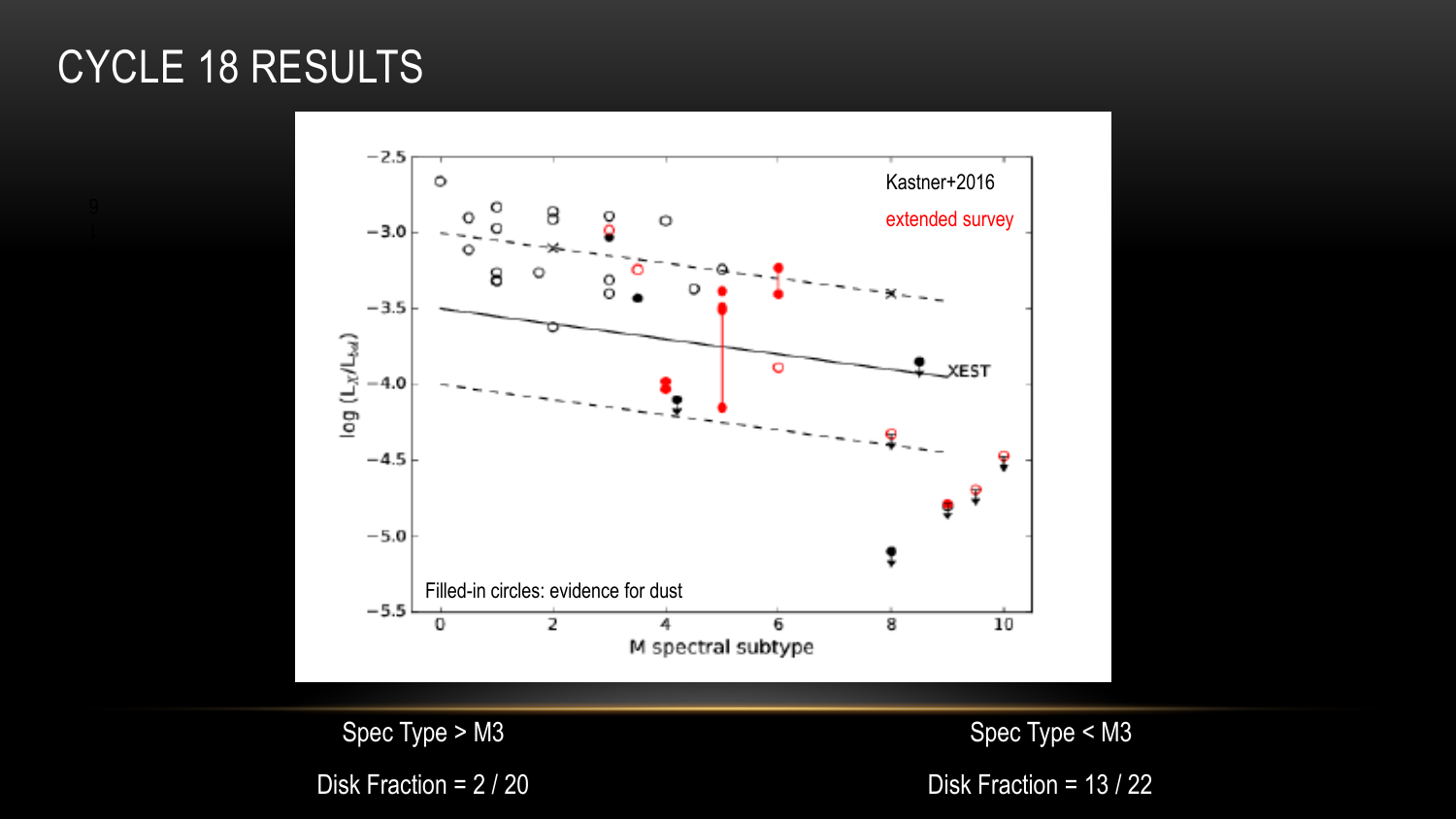#### **DISCUSSION**

Observed drop in  $log(L_x/L_{bol})$ :

- may predict stellar/substellar boundary
	- doesn't rely on evolutionary models
- result of different fundamental processes?
	- nuclear fusion (stars)
	- electron degeneracy (brown dwarfs)



Drop may allow us to infer the topology of the magnetic fields of our sources:

- More complex magnetic topology  $\rightarrow$  larger observed value of log(L<sub>X</sub>/L<sub>bol</sub>)
- Less complex magnetic field  $\rightarrow$  smaller observed value of log(L<sub>X</sub>/L<sub>bol</sub>)

#### *Caveat:*

Information about the magnetic topologies (magnetic maps from spectropolarimetric observations) of very low mass pre-MS objects have yet to be obtained.